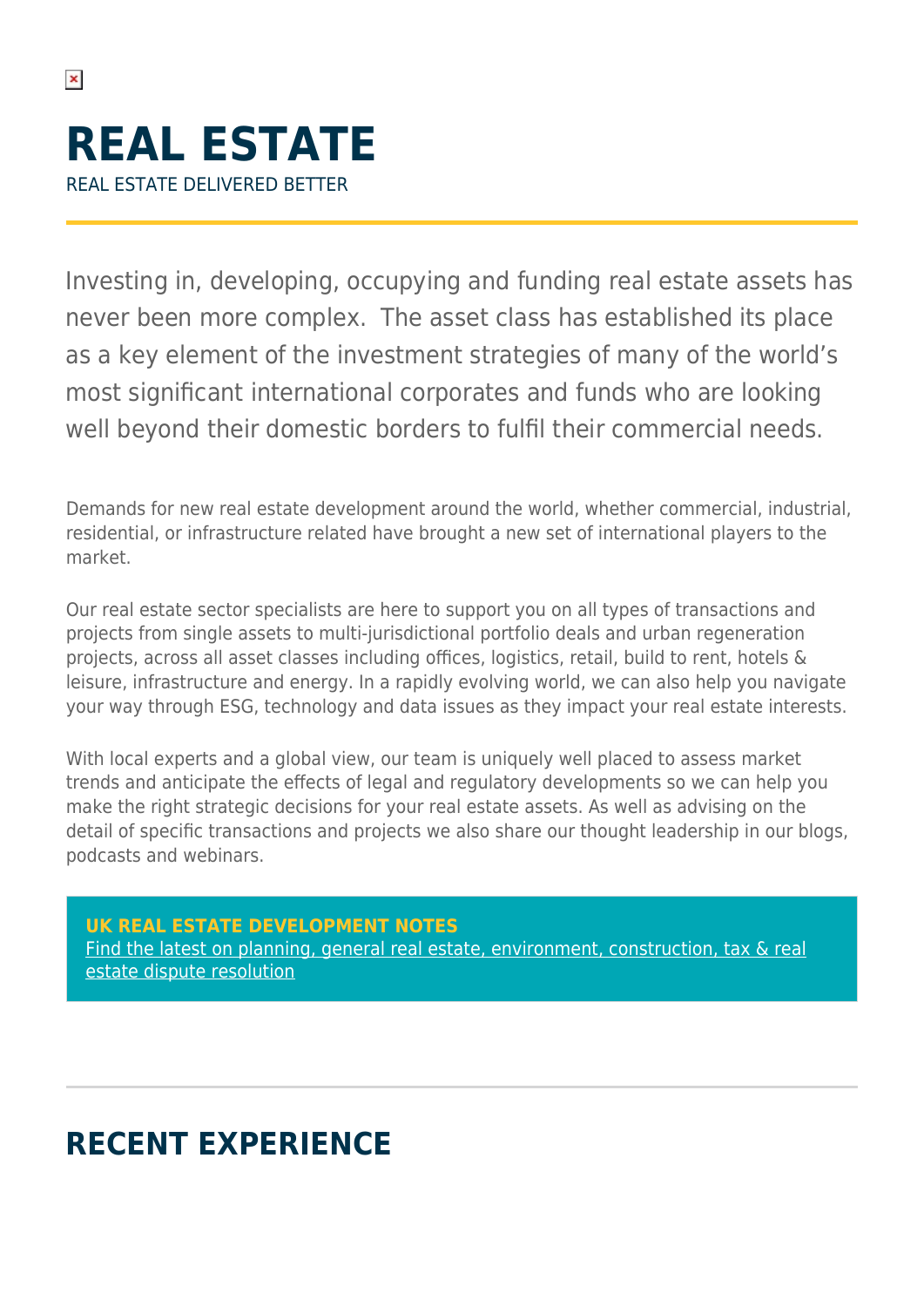#### **CLARION PARTNERS**

Advising on the acquisition of various portfolios of logistic warehouses

#### **PERIAL ASSET MANAGEMENT**

Advising on the acquisition of nine hotels located throughout Spain and leased to B&B Hotels

### **AEW EUROPE**

Advising on the forward purchase of 50% of a business park located in Madrid, and its subsequent disposal to the Central Government of Spain for being the seat of two ministries

### **AEW EUROPE**

Advising on the acquisition of a number of buildings in Spain

## **ARGENT RELATED**

Advising on its major regeneration scheme at Tottenham Hale in London